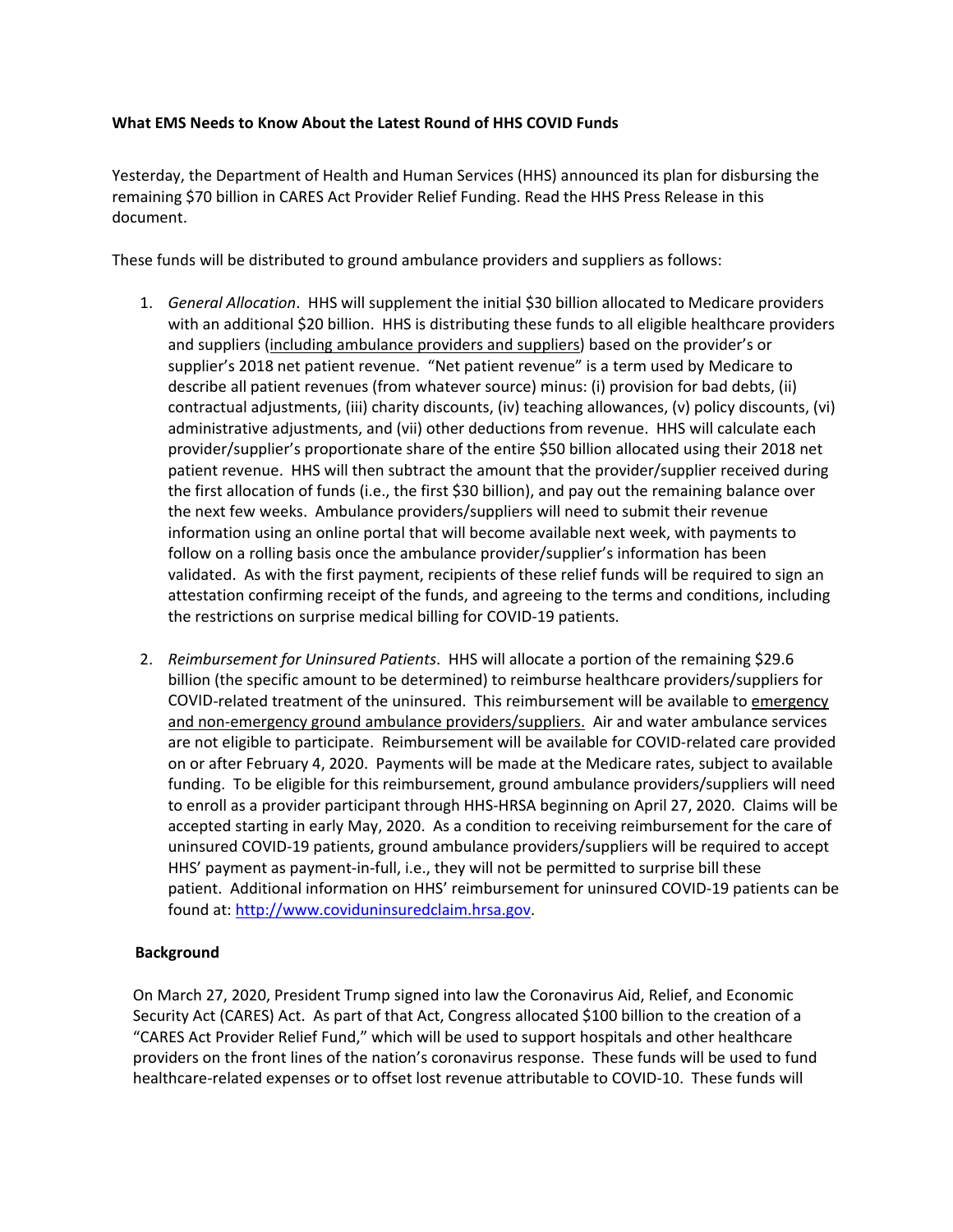also be used to ensure that uninsured Americans have access to testing a treatment for COVID‐ 19. Collectively, this funding is referred to as the "CARES Act Provider Relief Fund."

HHS began the disbursement of the first \$30 billion of the CARES Act Provider Relief Fund on April 10, 2020.

#### **Upcoming Important Dates**

- 1. *On or after April 23/24* You will need to access the online portal to submit your revenue information in order to receive the second payment of the \$50 billion general allocation of provider relief funds.
- 2. *April 27, 2020* You will need to register for the COVID‐19 Uninsured Reimbursement Allocation. Once open, the online portal can be accessed from the following webpage: http://www.coviduninsuredclaim.hrsa.gov.
- 3. *Early May 2020* You will be able to start submitting claims to the COVID‐19 Uninsured Reimbursement Allocation.

See new release on the next page.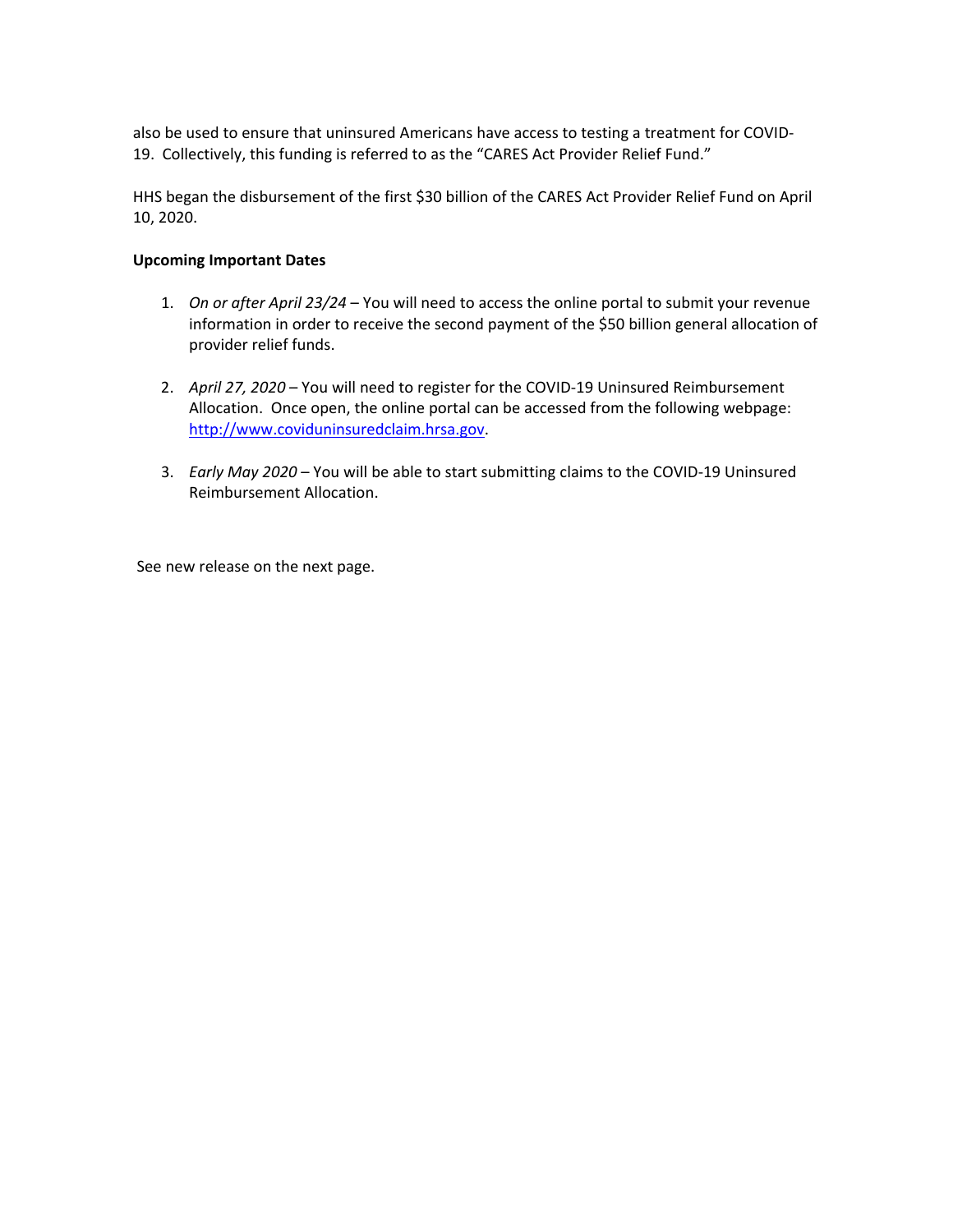

**News Release**

U.S. Department of Health and Human Services 202-690-6343

[media@hhs.gov](mailto:media@hhs.gov) [www.hhs.gov/news](https://nam11.safelinks.protection.outlook.com/?url=https%3A%2F%2Fu7061146.ct.sendgrid.net%2Fls%2Fclick%3Fupn%3DTeZUXWpUv-2B6TCY38pVLo9gmYAnCk9vEtZQp7oL2wrb1lgM68xFGZy-2FQdN-2F4X8wTSVDhR_A-2FnmAXX-2BlRfb-2F0HFnCis70LAZyAVxNX-2Ba-2BinacdlkhulzVoncHXmmPE1QVhUTOsSm6lXROnZKKUmae9V3VLcWy5bYm1GFKZYUbZ7lIVV2xHMM4fb49SjBKA44tjivspOyP2HzJn38mvMcLiMuCEzl-2FqKOYKj8YrnFl2vZ8SJV5epB1IHGNEeMVHYV1YbeXrDic-2BLgNL6ds45VuLN0573Q8nzNjW0tfbitSvO-2FqSrrxpeWS6qb8x5xa-2F7CpCjydav-2BCbTlowAVIiOjYzwt0niOexqpt0CP7O7xr0q48c-2Fc1bVsffF8Z6EKl47f7O0vpG1SzBqjiV61js4ROcv1ENjYY-2FrC9Y4t55hqLqpQwsyrko-3D&data=02%7C01%7C%7C506b383eb65b444dce3108d7e6eb904f%7C86c0e625486c4605be4d2eb57c638f37%7C1%7C0%7C637231771729620435&sdata=0a9%2BwFuyxCiTgsCaoXJwq%2B%2FQDQFUklF5dJX79%2Bdsy70%3D&reserved=0) Twitter [@SpoxHHS](https://nam11.safelinks.protection.outlook.com/?url=https%3A%2F%2Fu7061146.ct.sendgrid.net%2Fls%2Fclick%3Fupn%3DiesGENwk9ZVmCixsbOYoOBPPl-2BMRHWC4ASedeK5eGsrPJSC5Ezg1y0szprsCqd-2FGEvk2_A-2FnmAXX-2BlRfb-2F0HFnCis70LAZyAVxNX-2Ba-2BinacdlkhulzVoncHXmmPE1QVhUTOsSm6lXROnZKKUmae9V3VLcWy5bYm1GFKZYUbZ7lIVV2xHMM4fb49SjBKA44tjivspOyP2HzJn38mvMcLiMuCEzl-2FqKOYKj8YrnFl2vZ8SJV5epB1IHGNEeMVHYV1YbeXrDic-2BLgNL6ds45VuLN0573Q1-2FS-2FoSxvjVhqId8yk538e13YyPux2HgHunagol2x5moOidTuzkey18G8KiQoeA4mx2WZOIVzoZ4Kg4F3Wt3rh5LEFHN5mufqPtHJBGG9WRIixYy-2B8kxVLZaaJnfJzZltJX-2FogQkPLlu7qp0lPUygl4-3D&data=02%7C01%7C%7C506b383eb65b444dce3108d7e6eb904f%7C86c0e625486c4605be4d2eb57c638f37%7C1%7C0%7C637231771729620435&sdata=FBq5NXbDiwqZe%2BNlYNyEo5o6mek50sw4PYa2W2ZyJPw%3D&reserved=0)

# **FOR IMMEDIATE RELEASE**

April 22, 2020

# **HHS Announces Additional Allocations of CARES Act Provider Relief Fund**

President Donald J. Trump signed the bipartisan CARES Act legislation to provide relief to American families, workers, and the heroic healthcare providers on the frontline of the COVID-19 outbreak. \$100 billion is being distributed by the Administration to healthcare providers, including hospitals battling this disease.

"The healthcare providers on the frontlines of the pandemic are heroic, and President Trump recognizes that every American healthcare provider has pitched in for this fight in some way," said HHS Secretary Alex Azar. "Our goal in all of the decisions we're making is to get the money from the Provider Relief Fund out the door as quickly as possible while targeting it to those suffering the most from the pandemic. We will continue using every regulatory and payment flexibility we have to help providers continue doing their vital work until we've defeated this virus."

In allocating the funds, the Administration is working to address both the economic harm across the entire healthcare system due to the stoppage of elective procedures, and addressing the economic impact on providers incurring additional expenses caring for COVID-19 patients, and to do so as quickly and transparently as possible.

# **GENERAL ALLOCATION**

- \$50 billion of the Provider Relief Fund is allocated for general distribution to Medicare facilities and providers impacted by COVID-19, based on eligible providers' 2018 net patient revenue.
	- o To expedite providers getting money as quickly as possible, \$30 billion was distributed immediately, proportionate to providers' share of Medicare feefor-service reimbursements in 2019. On Friday, April 10, \$26 billion was delivered to bank accounts. The remaining \$4 billion of the expedited \$30 billion distribution was sent on April 17.
	- o This simple formula, working with the data we had, was used to get the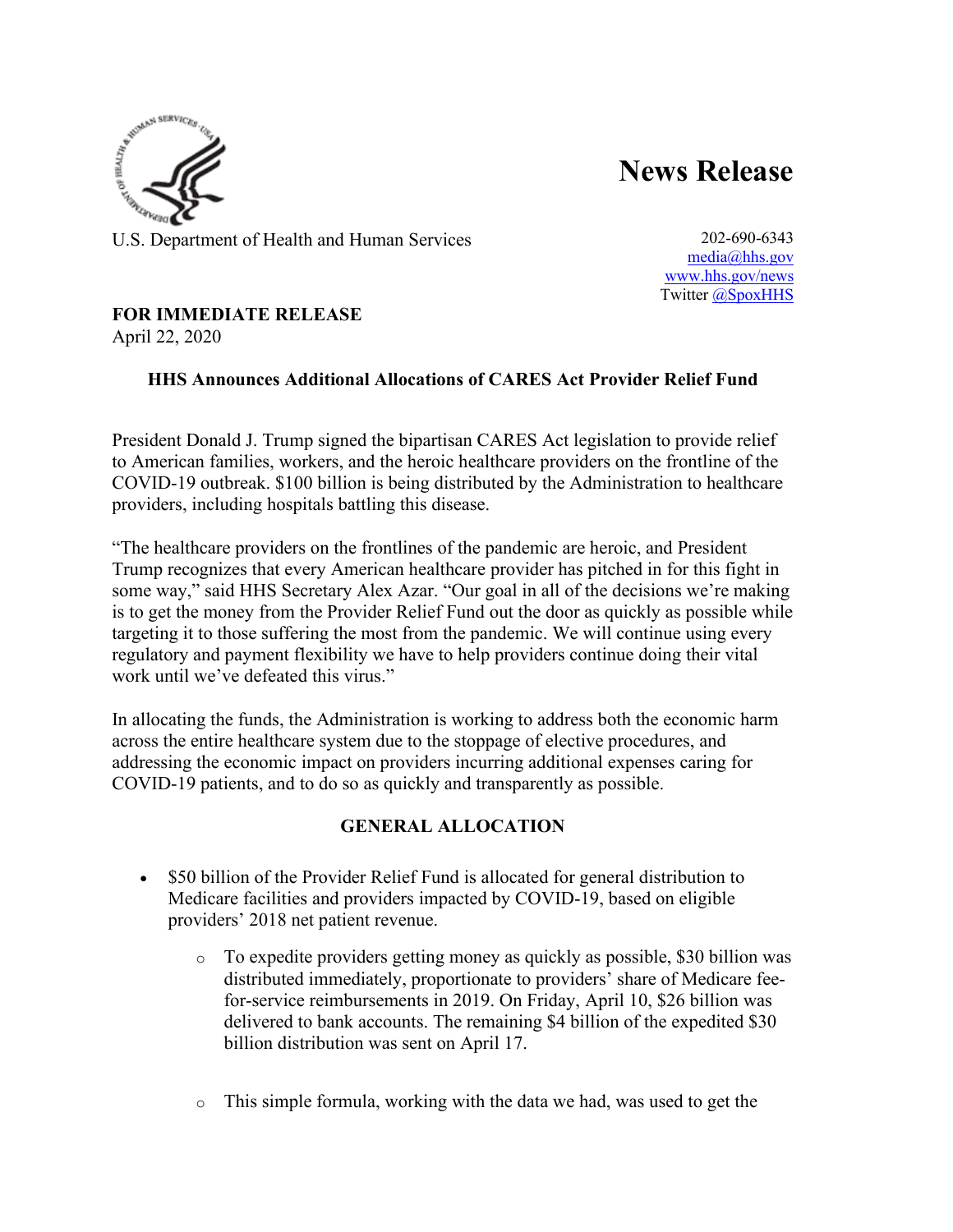money out the door as quickly as possible. We were very clear that additional funds would be going out quickly to help providers with a relatively small share of their revenue coming from Medicare fee-forservice, such as children's hospitals.

- o Those funds are beginning to be delivered this week. HHS will begin distribution of the remaining \$20 billion of the general distribution to these providers to augment their allocation so that the whole \$50 billion general distribution is allocated proportional to providers' share of 2018 net patient revenue.
- o On April 24, a portion of providers will automatically be sent an advance payment based off the revenue data they submit in CMS cost reports. Providers without adequate cost report data on file will need to submit their revenue information to a portal opening this week at [https://www.hhs.gov/providerrelief](https://nam11.safelinks.protection.outlook.com/?url=https%3A%2F%2Fu7061146.ct.sendgrid.net%2Fls%2Fclick%3Fupn%3DTeZUXWpUv-2B6TCY38pVLo9kyTfXpOa81n2HHn3Q7-2B1frZOnrv0I6qqsbdTmvFVEUkhhe0_A-2FnmAXX-2BlRfb-2F0HFnCis70LAZyAVxNX-2Ba-2BinacdlkhulzVoncHXmmPE1QVhUTOsSm6lXROnZKKUmae9V3VLcWy5bYm1GFKZYUbZ7lIVV2xHMM4fb49SjBKA44tjivspOyP2HzJn38mvMcLiMuCEzl-2FqKOYKj8YrnFl2vZ8SJV5epB1IHGNEeMVHYV1YbeXrDic-2BLgNL6ds45VuLN0573Q-2BouGe0GYhWQq-2FCqrocpdEOyaphBiELrvAtX5GhUa4wCqT5DM6HPJbhwDY-2Bfog6iVVPnO7hhlJ-2F-2BeU5Mk4EiavMfVVb2iLK7LrXTKXncXH3xI3PTA56QoEXUr1hz28SrPcdZGFYAtniWexCDC8NngkY-3D&data=02%7C01%7C%7C506b383eb65b444dce3108d7e6eb904f%7C86c0e625486c4605be4d2eb57c638f37%7C1%7C0%7C637231771729630428&sdata=UxilC3LK6WON4qakdGLV5SbBgbXeyHxMCiPTiJMhLpY%3D&reserved=0) for additional general distribution funds.
	- Providers who receive their money automatically will still need to submit their revenue information so that it can be verified.
- $\circ$  Payments will go out weekly, on a rolling basis, as information is validated, with the first wave being delivered at the end of this week (April 24, 2020).
- Providers who receive funds from the general distribution have to  $\frac{\sin \alpha}{\sin \alpha}$ [attestation](https://nam11.safelinks.protection.outlook.com/?url=https%3A%2F%2Fu7061146.ct.sendgrid.net%2Fls%2Fclick%3Fupn%3D4tNED-2FM8iDZJQyQ53jATUdYbiWeIfoPaQhKvdrm-2BigBRSc9H5Mnl-2BSONZiLDFeBLKTem_A-2FnmAXX-2BlRfb-2F0HFnCis70LAZyAVxNX-2Ba-2BinacdlkhulzVoncHXmmPE1QVhUTOsSm6lXROnZKKUmae9V3VLcWy5bYm1GFKZYUbZ7lIVV2xHMM4fb49SjBKA44tjivspOyP2HzJn38mvMcLiMuCEzl-2FqKOYKj8YrnFl2vZ8SJV5epB1IHGNEeMVHYV1YbeXrDic-2BLgNL6ds45VuLN0573Q7za-2FDX6NYCiW0lZl37H9INzBxiu3B5mUSIQ2jETlXOXdL3cXrIFTAeWdSkPfwo8-2FfxFPkLMO1xRWSWzMA8yIsK7pF5PjS6LuXKwQ-2B31a2nc4xY1cGy3BQiOZFsHkg0Zbx0u0HYgrjrqtpgOnjx6xsU-3D&data=02%7C01%7C%7C506b383eb65b444dce3108d7e6eb904f%7C86c0e625486c4605be4d2eb57c638f37%7C1%7C0%7C637231771729630428&sdata=AfYAgkcckRF9vef%2Fx270Cb4DqqbtHcfnVzr9iacMfd8%3D&reserved=0) confirming receipt of funds and agree to the terms and conditions of payment and confirm the CMS cost report.
- The terms and conditions also include other measures to help prevent fraud and misuse of the funds. All recipients will be required to submit documents sufficient to ensure that these funds were used for healthcare-related expenses or lost revenue attributable to coronavirus. There will be significant anti-fraud and auditing work done by HHS, including the work of the Office of the Inspector General.
- President Trump is committed to ending surprise bills for patients. As part of this commitment, as a condition to receiving these funds, providers must agree not to seek collection of out-of-pocket payments from a presumptive or actual COVID-19 patient that are greater than what the patient would have otherwise been required to pay if the care had been provided by an in-network provider.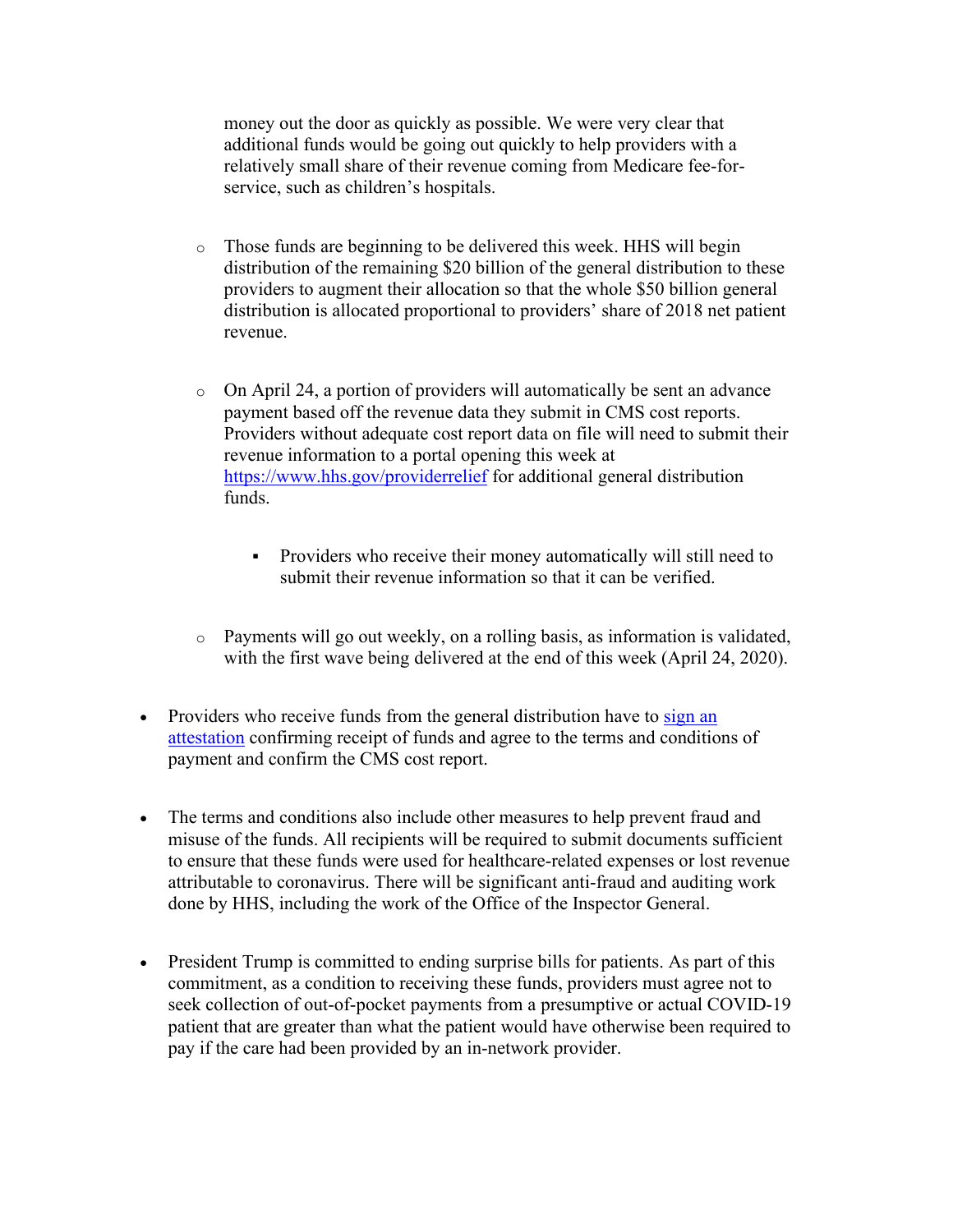### **TARGETED ALLOCATIONS ALLOCATION FOR COVID-19 HIGH IMPACT AREAS**

- \$10 billion will be allocated for a targeted distribution to hospitals in areas that have been particularly impacted by the COVID-19 outbreak. As an example, hospitals serving COVID-19 patients in New York, which has a high percentage of total confirmed COVID-19 cases, are expected to receive a large share of the funds.
	- o Hospitals should apply for a portion of the funds by providing four simple pieces of information via an authentication portal before midnight PT, Thursday April 23. This portal is live, and hospitals have already been contacted directly to provide this information.
	- o Hospitals will need to provide:
		- Tax Identification Number
		- National Provider Identifier
		- Total number of Intensive Care Unit beds as of April 10, 2020
		- Total number of admissions with a positive diagnosis for COVID-19 from January 1, 2020 to April 10, 2020
	- o The authentication and data-sharing process should take less than five minutes via a system that should be familiar to most hospitals.
	- o This information is necessary for the government to determine what facilities will qualify for a targeted distribution. Supplying this information does not guarantee receipt of funds from this distribution.
	- o The Administration will use the data it receives to distribute the targeted funds to where the impact from COVID-19 is greatest. The distribution will take into consideration the challenges faced by facilities serving a significantly disproportionate number of low-income patients, as reflected by their Medicare Disproportionate Share Hospital (DSH) Adjustment.

## **ALLOCATION FOR TREATMENT OF THE UNINSURED**

• The Trump Administration is committed to ensuring that Americans are protected against financial obstacles that might prevent them from getting the treatment they need for COVID-19.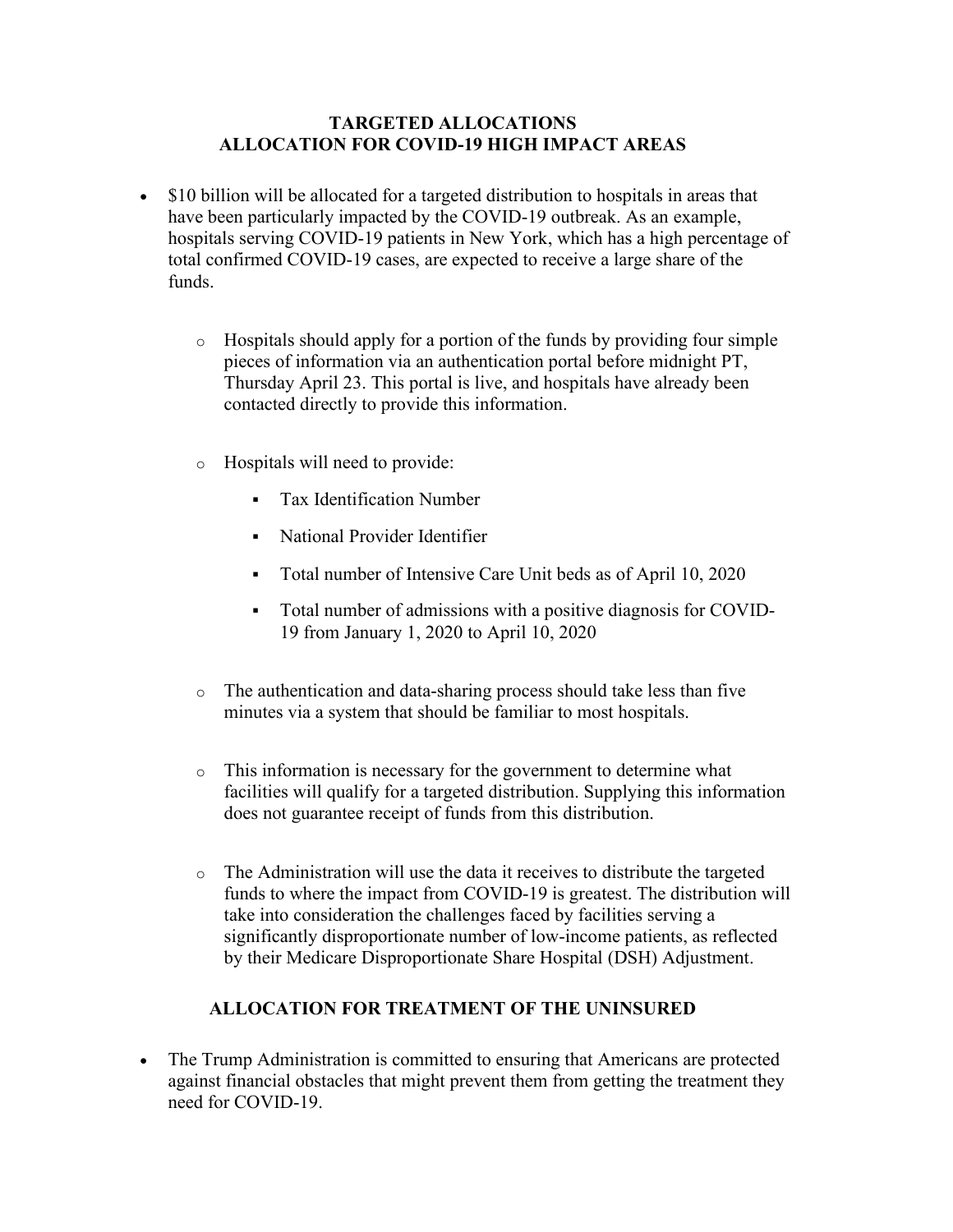- As announced in early April, a portion of the \$100 billion Provider Relief Fund will be used to reimburse healthcare providers, at Medicare rates, for COVIDrelated treatment of the uninsured.
- Every health care provider who has provided treatment for uninsured COVID-19 patients on or after February 4, 2020, can request claims reimbursement through the program and will be reimbursed at Medicare rates, subject to available funding.
- Steps will involve: enrolling as a provider participant, checking patient eligibility and benefits, submitting patient information, submitting claims, and receiving payment via direct deposit.
- Providers can register for the program on April 27, 2020, and begin submitting claims in early May 2020. For more information, visit [coviduninsuredclaim.hrsa.gov.](https://nam11.safelinks.protection.outlook.com/?url=https%3A%2F%2Fu7061146.ct.sendgrid.net%2Fls%2Fclick%3Fupn%3Dqa2IbKGitjgQYp6e-2BOdtLVONypncvfCGnCyVxBDPudv1s0plYJi5rSspHOnMJRn3crnW_A-2FnmAXX-2BlRfb-2F0HFnCis70LAZyAVxNX-2Ba-2BinacdlkhulzVoncHXmmPE1QVhUTOsSm6lXROnZKKUmae9V3VLcWy5bYm1GFKZYUbZ7lIVV2xHMM4fb49SjBKA44tjivspOyP2HzJn38mvMcLiMuCEzl-2FqKOYKj8YrnFl2vZ8SJV5epB1IHGNEeMVHYV1YbeXrDic-2BLgNL6ds45VuLN0573Qx3eWBqHhPXe5tEKibZ-2BtUcO4QBhvx5sbuzeF2NK2Xp7T9GpLzYlBe-2FYiQAax7JbONwnU4WaUz3FwpUKQ-2Br431rxCCmvALwzvAxkO56U2gaICRxtNawU7WplHdMRfo-2BQANA1KjlxbCJcGTmcdIBnLwY-3D&data=02%7C01%7C%7C506b383eb65b444dce3108d7e6eb904f%7C86c0e625486c4605be4d2eb57c638f37%7C1%7C0%7C637231771729640421&sdata=xNB12jJx7T%2FzzQyl46qVVJ6AGwUsFFxhwd%2BerAtg9Vs%3D&reserved=0)

# **ALLOCATION FOR RURAL PROVIDERS**

- \$10 billion will be allocated for rural health clinics and hospitals, most of which operate on especially thin margins and are far less likely to be profitable than their urban counterparts.
	- o This money will be distributed as early as next week on the basis of operating expenses, using a methodology that distributes payments proportionately to each facility and clinic.
	- o This method recognizes the precarious financial position of many rural hospitals, a significant number of which are unprofitable.
	- o Rural hospitals are more financially exposed to significant declines in revenue or increases in expenses related to COVID-19 than their urban counterparts.

## **ALLOCATION FOR INDIAN HEALTH SERVICE**

• Recognizing the strain experiences by the Indian Health Service, \$400 million will be allocated for Indian Health Service facilities, distributed on the basis of operating expenses. Indian Country is also being impacted by COVID-19.